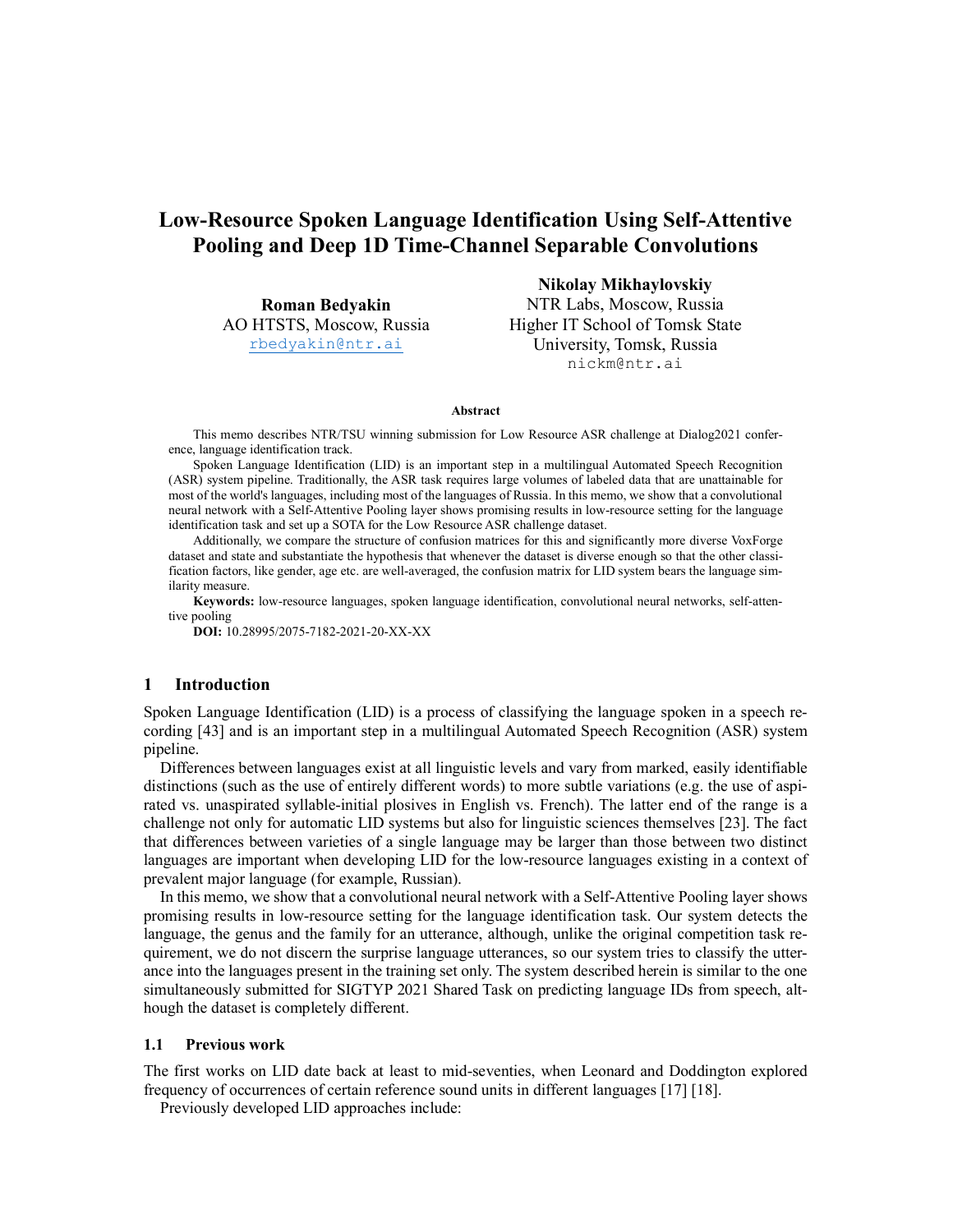- Purely acoustic LID that aims at capturing the essential differences between languages by modeling distributions in a compact representation of the raw speech signal directly [18] [40].
- Phonotactics LID rely on the relative frequencies of sound units (phoneme/phone) and their sequences in speech [18] [40].
- Prosodic LID use tone, intonation and prominence, typically represented as pitch contour [18] [40].
- Word Level LID systems use fully-fledged large vocabulary continuous speech recognizers (LVCSR) to decode an incoming utterance into strings of words and then use Written Language Identification.

In the latest 10 years, intermediary-dimensional vector representations similar to i-vector [7][8][13] and x-vector [35] have been dominating the speech classification field, including LID. Additionally, starting from, likely, 2014 [19], deep neural networks have been predominantly used for such tasks (see, for example, [1][34][20]), although the first applications of deep neural networks to LID date back to 2009 [22].

For years, LID technology evaluation have been driven by US National Institute of Standards and Technology (NIST). The LRE17 [33] was the latest in the ongoing series of language recognition technology evaluations conducted by NIST since 1996 [24]. Since LRE11 [25], the focus of the language detection task was in differentiating closely related languages that are sometimes mutually intelligible, as the overall technology was considered mature enough to distinguish distant languages robustly.

In a somewhat parallel track, LID technology evaluations were performed at Albayzin Language Recognition Evaluations held in 2008 [29], 2010 [30] and 2012 [31] and organized by Software Technology Working Group of the University of the Basque Country, with the support of the Spanish Thematic Network on Speech Technology. Unfortunately, neither NIST LRE datasets no KALAKA-3 dataset of Albayzin LRE are not publicly/freely available, so it is hard to benchmark our approach against the ones evaluated in these competitions.

In 2021, we see a new surge of research interest to LID, especially in the context of low-resource languages [20][36][20][36]. One of the reasons is that for many low-resource and endangered languages, only single-speaker recordings may be available, indicating a need for domain and speakerinvariant language ID systems [36]. Thus, generalization to different speakers, domains and conditions becomes important in the LID system design.

For example, Abdullah et. al in [1] address the following research questions:

- RQ1: To what degree do neural LID models for related languages generalize to another domain with different acoustic conditions?
- RQ2: Are different low-level speech features equally robust under domain mismatch?
- RQ3: Can we adapt LID models to a new domain without using labelled data in the new domain? If yes, what are the factors that affect the adaptability of the model?

They find that generalization from the radio broadcast speech to read speech is better than in the reverse direction.

van der Merwe [20] proposes a mix of triplet and cross-entropy loss (Triplet Entropy Loss) and tests it on South-African NCHLT Speech corpus [2] to achieve 81% accuracy with a rather large Imagenetpretrained Densenet-121 model [20].

In a more traditional linguistic setting, Sarthak et al. [34] explore 1D-ConvNet that auto-extracts and classifies features from raw audio input and 2D-ConvNet architectures, and enhance the performance of these approaches by utilizing Mixup augmentation of inputs and attention mechanism. They achieve 93.7% and 95.4% overall accuracy on a six language (En, Fr, De, Es, Ru, It) dataset with overlapping phonemes based on the VoxForge [38] dataset.

Valk and Alumae [36] have collected a 107-language dataset from YouTube and then used language embedding models followng the x-vector paradigm [35]. During training on-the fly data augmentation using AugMix [11] was applied by randomly distorting the training data using a mix of reverberation and noise augmentation. For frame-level feature extraction, Resnet34 [10] architecture was used with the basic convolutional blocks with residual connections replaced by squeeze-and-attention modules [12][41], and for the temporal pooling, multi-head attention similar to the one described in [19]. Using the system described above, Valk and Alumae achieved 7.1% average error rate on VoxLingua107 dataset.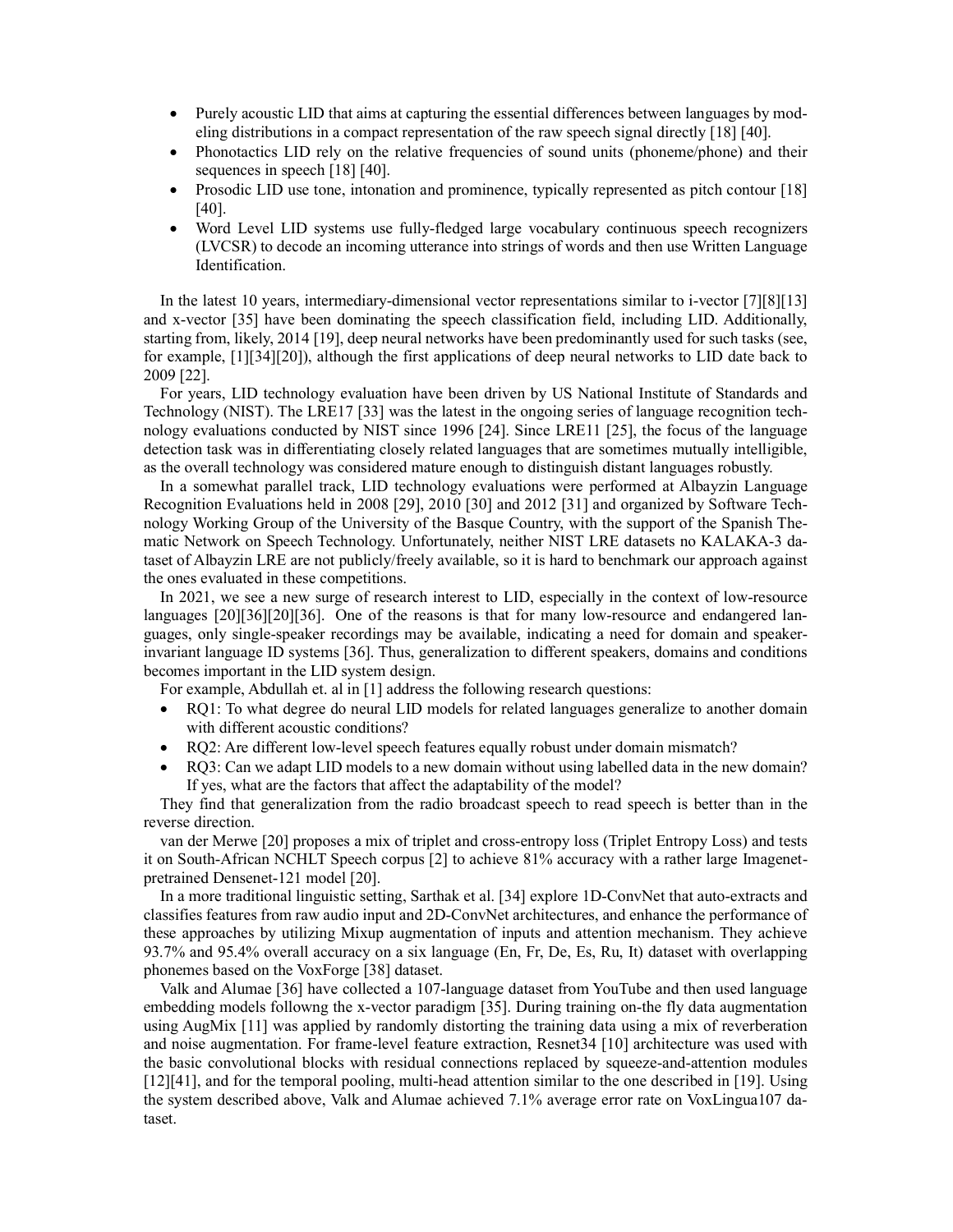## 1.2 Our contribution

Our contribution in this memo is threefold:

- 1. We propose a very practical LID model based on 1D time-channel separable convolutions. This type of models is very fast [15], trains well and is widely used in the industry.
- 2. We set a SOTA for the dataset [20] using this model.
- 3. We state and substantiate the hypothesis that whenever the dataset is diverse enough so that the other classification factors, like gender, age etc. are well-averaged, the confusion matrix for LID system bears the language similarity measure.

# 2 Model architecture

Similar to [14], the model is based on 1D time-channel separable convolutions, namely, the QuartzNet ASR architecture [15] comprising of an encoder and decoder structures. We have used cross-entropy loss function in this work.



Figure 1.The model architecture

# 2.1 Encoder

The encoder used is shown in Figure 1 and is a QuartzNet [15] BxR model with B blocks, each with R sub-blocks. The first block is fed with MFSC coefficients vector of length 40. Each sub-block applies the following operations [15]:

- a 1D convolution,
- batch norm,
- ReLU, and
- dropout.

All sub-blocks in a block have the same number of output channels. These blocks are connected with residual connections [15]. We use QuartzNet 15\*5, with 512 channels. All the convolutional layers have stride 1 and dilation 1 [14]. No hyperparameter optimization was performed.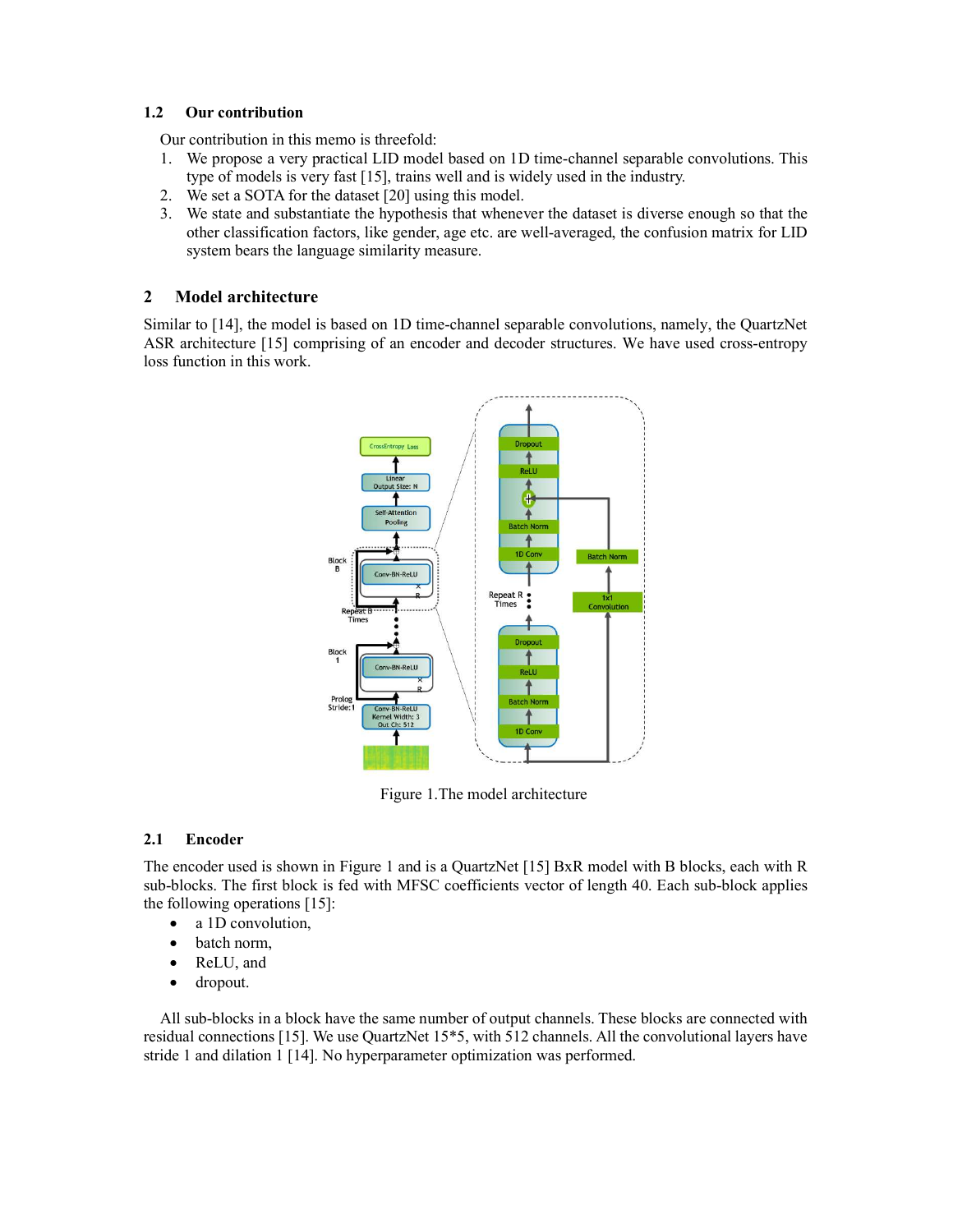#### 2.2 Self-attentive pooling decoder

Similar to [4][5][6], we agree that not all frames contribute equally to the utterance level representation, Thus we use a self-attentive pooling (SAP) layer introduced in [5][41] to pay more attention to the frames that are more important.

Namely, we first feed the frame level feature maps  $\{x_1, x_2, \dots, x_L\}$  into a fully-connected layer to get a hidden representation

$$
h_t = \tanh(Wx_t + b)
$$

Then we measure the importance of each frame as the similarity of  $h_t$  with a learnable context vector  $\mu$  and get a normalized importance weight  $w_t$  through a softmax function [5].

After that, the utterance level representation  $e$  can be generated as a weighted sum of the frame level feature maps based on the learned weights:

$$
e = \sum_{t=1}^{T} w_t x_t
$$

## 3 Experiments

#### 3.1 Datasets and tasks

Lowresource-lang-eval dataset [20] contains 19k utterances from various speakers, each utterance up to 20 second long. Each of these utterances in the training dataset belongs to one of 23 classes corresponding to the languages of Russia, mostly Siberian, like "krl", "evn", "koi-yzv", "mrj", etc.

Train and validation subsets were generated by splitting the dataset randomly in 80%-20% proportion. The test dataset additionally contains languages that were not present in the training dataset. Test dataset consists of 10445 samples, 4702 of them spoken in languages that are present in the training data.

In our experiments, we have considered the following tasks for Lowresource-lang-eval dataset:

- Recognition of 23 languages
- Recognition of 4 language groups
- Recognition of 2 language families.

For all tasks, we have measured top-1 classification accuracy. Due to the submission deadline constraints, the requested function to determine languages that were not present in the training dataset was not implemented.

VoxForge is an open-source speech corpus that primarily consists of samples recorded and submitted by users using their own microphone. This results in significant variation of speech quality between samples. Similar to [34], we selected 1,500 samples for each of six languages. Out of 1,500 samples for each language, 1,200 were randomly selected as training dataset for that language and rest 300 as validation dataset using k-fold cross-validation. Thus, we have trained our model on 7,200 samples and validated it on 1800 samples comprising six languages.

#### 3.2 Optimization and training process

We have used the attention vector size of 256. Models were trained until they reached a plateau on a validation set. Training was performed using the Stochastic Gradient Descent optimizer with the initial learning rate of 0.005 and cosine annealing decay to 1e-4. SpecAugment [27] was used for augmentation.

## 4 Results and Discussion

The system described above allowed us to achieve the following results on Lowresource-lang-eval (see Table 1), that happened to be a winning entry for the competition in the terms of language and language group identification accuracy: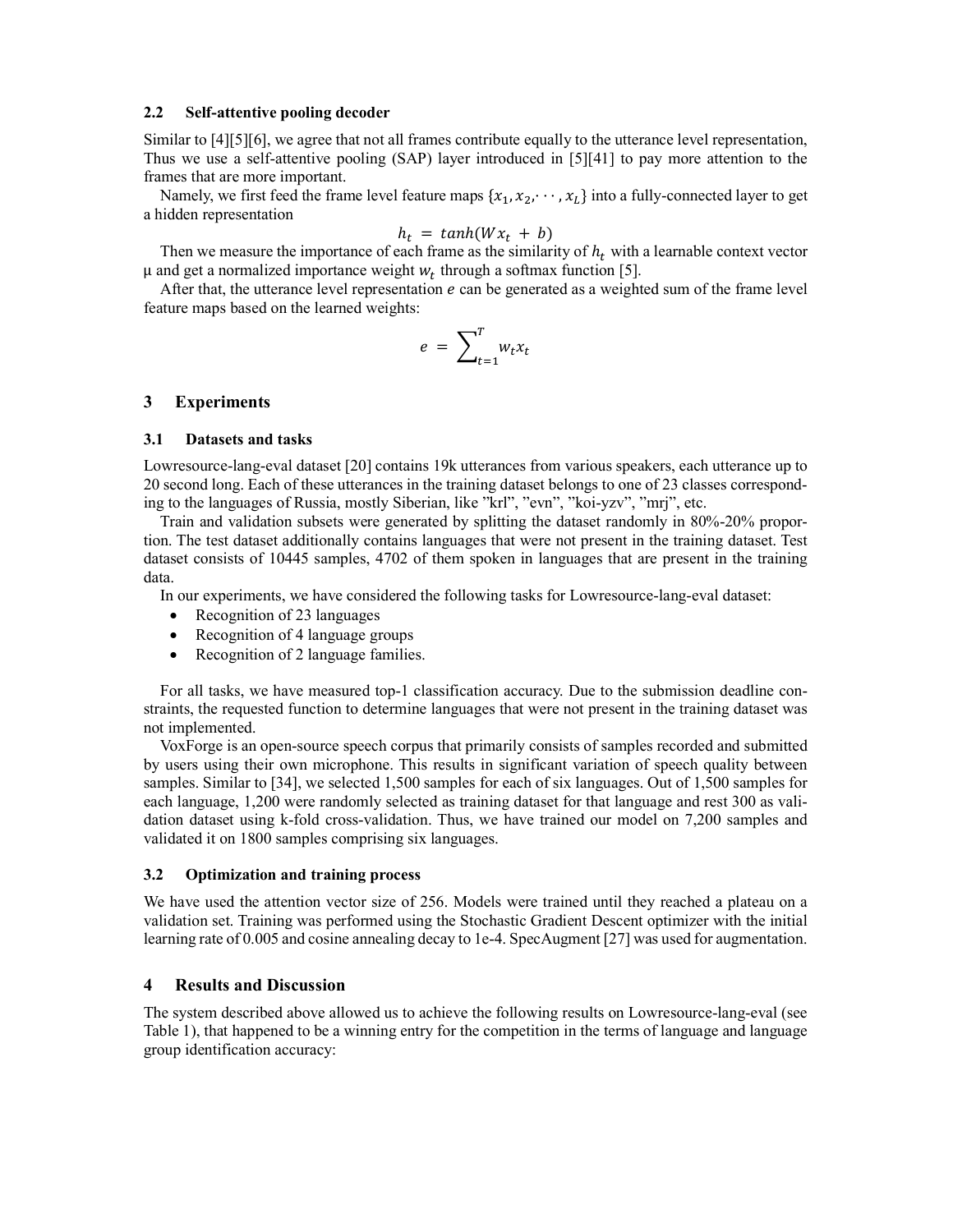| <b>Task</b>                    | Top-1 accuracy, % (test) | Top-1 accuracy, % |
|--------------------------------|--------------------------|-------------------|
|                                |                          | (validation)      |
| Language identification        | 6.29                     | 80.31             |
| Language group identification  | 34.71                    | 85.87             |
| Language family identification | 61.71                    | 89.51             |

Table 1: Test and validation accuracy

The low test accuracy, especially, related to the results on the validation set, is most likely explained by the fact that the test set contains extra languages not present in the training and validation sets. Determining the unknown languages can be achieved using a sort of metric embedding and kNN / voting decoder a-la, for example, [39], where a similar structure (triplet loss based embedding + kNN decoder) was used for keyword spotting, which is, basically, another utterance classification task. This is in our plans for further research. On the other hand, it is interesting that the language family and even the group was predicted with a rather high accuracy.

It is pretty instructive to analyze the language confusion matrices. We have split the matrix into two pieces: one for the languages that were present in the training set (Figure 2), and the other – for the ones that were not in it (Figure 3).



Figure 2: Confusion matrix for the languages present in the Lowresource-lang-eval training set

Languages present in the training set mostly determine well. Tuvan and Tuba happened to be the languages most commonly misattributed by our model, so this is a model deficiency that does not bear any valuable information. On the other hand, there are too few examples of Komi, Meadow Mari and Saami in the test dataset, so any confusions of these languages are statistically insignificant. Mansi is an interesting example of language to which only languages absent in the training set are misattributed. This means that it separated well from the known, but not from unknown to the model languages.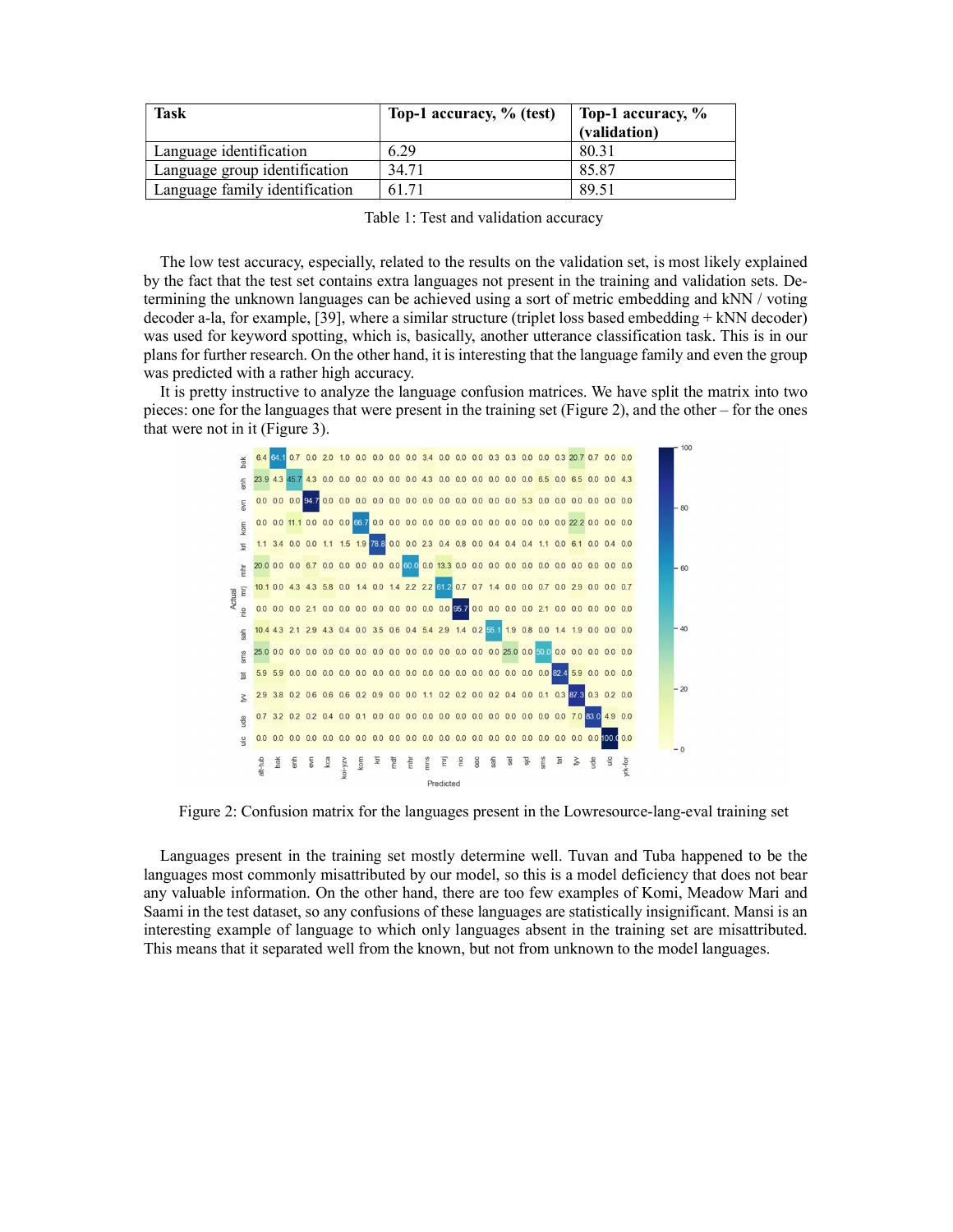

Figure 3: Confusion matrix for languages not present in the Lowresource-lang-eval training set

On the VoxForge dataset [38], we have achieved 92.5% accuracy. This is somewhat lower than the results reported in [34], but still within the significance bounds, given the varied speech domains and small sample selection from the bigger corpus. The confusion matrix is depicted below in Figure 4.



Figure 4: Confusion matrix for VoxForge dataset

Quite unlike Lowresource-lang-eval, in this dataset the greatest confusion is between the closely related languages: 6.3% between Spanish and Italian that belong to Romance group, and 4.3% between English and German that belong to Germanic group. On the other hand, more distant languages like Italian, on one side, and German or Russian on the other, are hardly confused. From yet another viewpoint, all these languages belong to the Indo-European family, so are not that distant, and had historically strong ties, like Russian and French (from which many of contemporary Russian words have been adopted in 18<sup>th</sup>-19<sup>th</sup> centuries). The latter can explain the fact that the language most confused with Russian is French.

Thus, we can hypothesize that confusion between languages in a more diverse dataset can bear more linguistic information about the language relations – this is also somehow unsurprising, because in a more diverse dataset other classification factors, like gender, age etc. are better averaged. This is yet another topic for potential further research.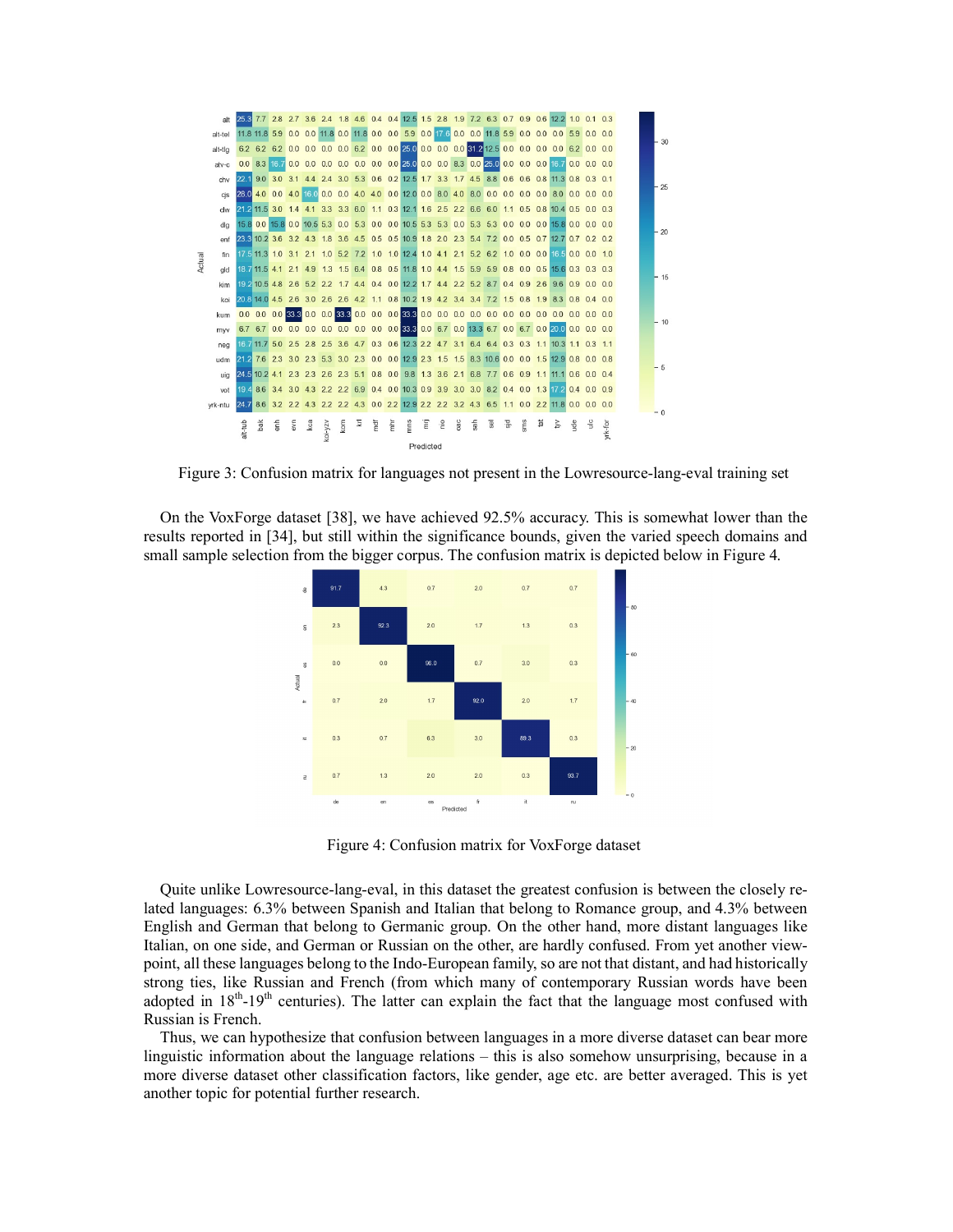## Acknowledgments

The authors are grateful to:

- colleagues at NTR Labs Machine Learning Research group for the discussions and support;
- anonymous reviewers who suggested important improvements to this memo.

## References

- [1] Abdullah Badr M, Avgustinova T, Möbius B, Klakow D. Cross-Domain Adaptation of Spoken Language Identification for Related Languages: The Curious Case of Slavic Languages. // Interspeech 2020. ISCA; 2020 Oct 25 –– Available from: http://dx.doi.org/10.21437/INTERSPEECH.2020
- [2] Barnard, Etienne, et al. The NCHLT Speech Corpus of the South African Languages // Spoken Language Technologies for Under-Resourced Languages, May, 2014 –– pp. 194–200 –– https://www.iscaspeech.org/archive/sltu\_2014/sl14\_194.html.
- [3] Bartz, C. et al. Language identification using deep convolutional recurrent neural networks // Lecture Notes in Computer Science (including subseries Lecture Notes in Artificial Intelligence and Lecture Notes in Bioinformatics) —  $10639$  LNCS(1) — pp. 880-889 — doi: 10.1007/978-3-319-70136-3 93.
- [4] Bhattacharya, G., Alam, J. and Kenny, P. Deep Speaker Embeddings for Short-Duration Speaker Verification // Interspeech 2017. ISCA: ISCA, –– pp. 1517–1521 –– doi: 10.21437/Interspeech.2017-1575.
- [5] Cai, W., Chen, J. and Li, M. Exploring the encoding layer and loss function in end-to-end speaker and language recognition system // doi: 10.21437/odyssey.2018-11. // Computing Research Repository. –– 2018. –– Vol. arXiv: 1804.05160. ––Access: http://arxiv.org/abs/1804.05160
- [6] Chowdhury, F. A. R. R. et al. Attention-Based Models for Text-Dependent Speaker Verification // ICASSP 2018, IEEE International Conference on Acoustics, Speech and Signal Processing –– Proceedings, pp. 5359– 5363 –– doi: 10.1109/ICASSP.2018.8461587.
- [7] Dehak, N. et al. Language recognition via i-vectors and dimensionality reduction // Proceedings of the Annual Conference of the International Speech Communication Association, INTERSPEECH 2011 –– pp. 857–860.
- [8] Dehak, N. et al. Front-End Factor Analysis For Speaker Verification // IEEE Transactions On Audio, Speech And Language Processing 2011, 1 –– pp. 1–11. Available at: http://groups.csail.mit.edu/sls//publications/2010/Dehak\_IEEE\_Transactions.pdf
- [9] Draghici, A., Abeßer, J. and Lukashevich, H. A study on spoken language identification using deep neural networks // ACM International Conference Proceeding Series,  $-$  2020.  $-$  pp. 253-256  $-$  doi: 10.1145/3411109.3411123.
- [10] He, Kaiming, et al. Deep Residual Learning for Image Recognition // Proceedings of the IEEE Computer Society Conference on Computer Vision and Pattern Recognition, vol. 2016 — 2016 — pp. 770–78 doi:10.1109/CVPR.2016.90.
- [11] Hendrycks, Dan, et al. AugMix: A Simple Data Processing Method to Improve Robustness and Uncertainty. // Computing Research Repository.  $-$  2019.  $-$  Vol. arXiv: 1912.02781  $-$ Access: /http://arxiv.org/abs/1912.02781
- [12] Hu, Jie, et al. Squeeze-and-Excitation Networks // IEEE Transactions on Pattern Analysis and Machine Intelligence, vol. 42, no.  $8 - 2020 -$  pp. 2011–23 - doi:10.1109/TPAMI.2019.2913372.
- [13] Kanagasundaram, A. et al. i-Vector based speaker recognition on short utterances // Proceedings of the Annual Conference of the International Speech Communication Association, INTERSPEECH 2011–– pp. 2341– 2344. Available at: https://www.researchgate.net/publication/230643046\_i-vector\_Based\_Speaker\_Recognition on Short Utterances.
- [14] Koluguri, N. R. et al. SpeakerNet: 1D Depth-wise Separable Convolutional Network for Text-Independent Speaker Recognition and Verification // Computing Research Repository. — 2020. — Vol. arXiv: 2010.12653 ––Access: http://arxiv.org/abs/2010.12653
- [15] Kriman, S. et al. Quartznet: Deep Automatic Speech Recognition with 1D Time-Channel Separable Convolutions // ICASSP, IEEE International Conference on Acoustics, Speech and Signal Processing, 2020 –– Proceedings –– pp. 6124–6128 –– doi: 10.1109/ICASSP40776.2020.9053889.
- [16] Latif, S., Rana, R., Khalifa, S., Jurdak, R., Qadir, J., & Schuller, B. Deep Representation Learning in Speech Processing: Challenges, Recent Advances, and Future Trends. // Computing Research Repository. –– 2020. – – Vol. arXiv: 2001.00378 –– Access: http://arxiv.org/abs/2001.00378.
- [17] Leonard R., Doddington G., Automatic language identification // Technical Report RADC-TR74-200 (Air Force Rome Air Development Center, Technical Report) –– August 1974
- [18] Li, H., Ma, B. and Lee, K. A. Spoken language recognition: From fundamentals to practice // Proceedings of the IEEE, 2013, 101(5) -- pp. 1136-1159 -- doi: 10.1109/JPROC.2012.2237151.
- [19] Lopez-Moreno, I. et al. Automatic language identification using deep neural networks // IEEE International Conference on Acoustic, Speech and Signal Processing, 2014.